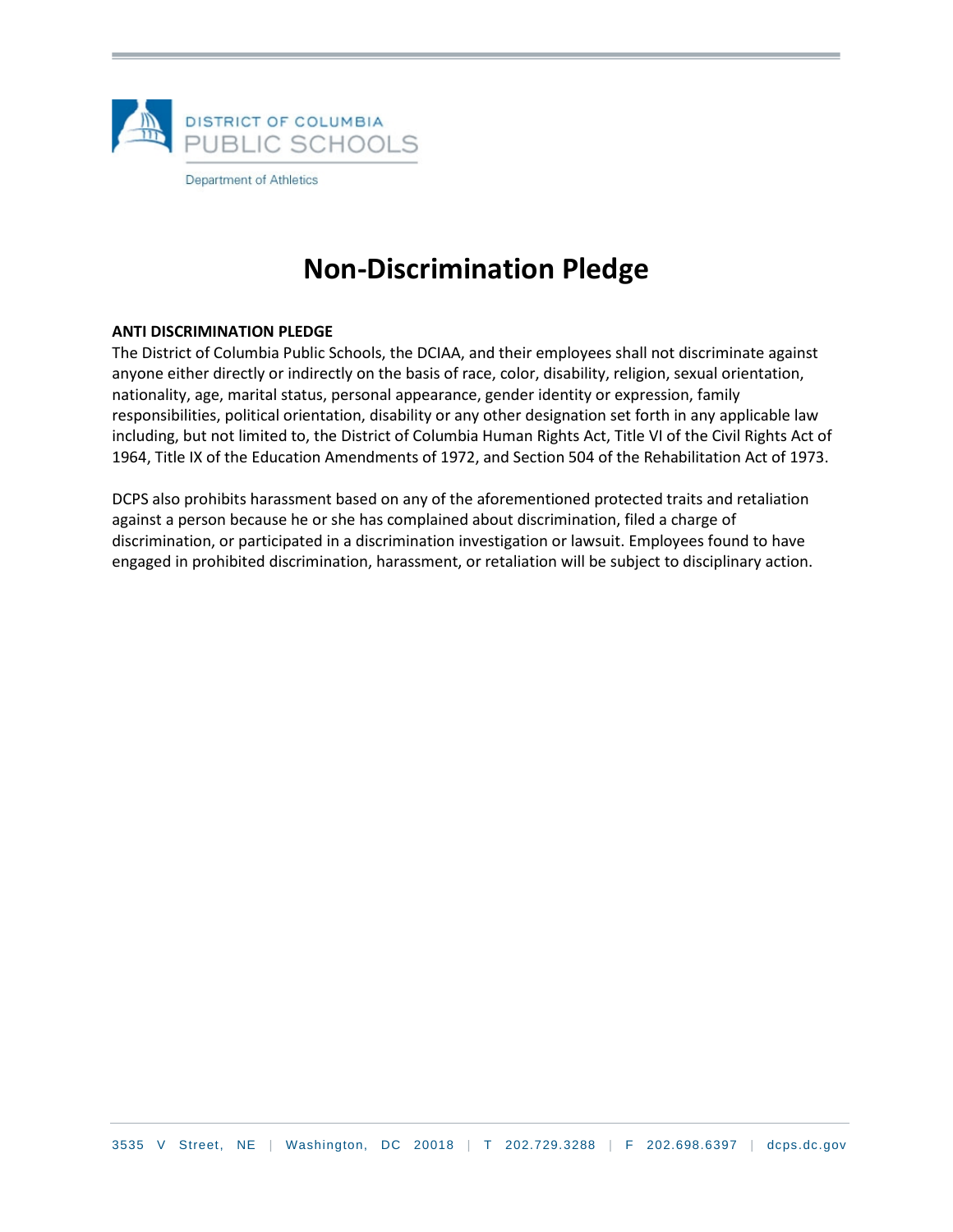

## **Title IX – Sexual Harassment**

#### **Sexual Harassment**

In order to best perform academically and to have equal access to all aspects of a recipient's educational programs and activities, students must not be subjected to unlawful harassment, either in the classroom or while participating in other education programs or activities.

Title IX prohibits sex-based harassment by peers, employees, or third parties that is sufficiently serious to deny or limit a student's ability to participate in or benefit from the recipient's education programs and activities (i.e., creates a hostile environment). When a recipient knows or reasonably should know of possible sex-based harassment, it must take immediate and appropriate steps to investigate or otherwise determine what occurred. If an investigation reveals that the harassment created a hostile environment, the recipient must take prompt and effective steps reasonably calculated to end the harassment, eliminate the hostile environment, prevent the harassment from recurring, and, as appropriate, remedy its effects.

#### **Pregnant Students**

Schools may not discriminate against an enrolled student in academic or non-academic activities because of pregnancy, birth of a child, false pregnancy, miscarriage, or termination of pregnancy unless the student opts to participate in an alternate, comparable activity.

#### **Sex-Based Harassment Examples:**

- making sexual propositions or pressuring students or sexual favors
- touching of a sexual nature
- writing graffiti of a sexual nature
- displaying or distributing sexually explicit drawings, pictures, or written materials
- performing sexual gestures or touching oneself sexually in front of others
- telling sexual or dirty jokes
- spreading sexual rumors or rating other students as to sexual activity or performance
- circulating or showing e-mails or Web sites of a sexual nature
- A school official sends a student a text message to arrange a time to meet for a sexual encounter. Sending such a text message would constitute sexual conduct

#### **Reporting Sexual Harassment**

Students, parents and guardians, and others with concerns regarding discrimination may utilize the DCPS grievance procedures. The information can also be reported to: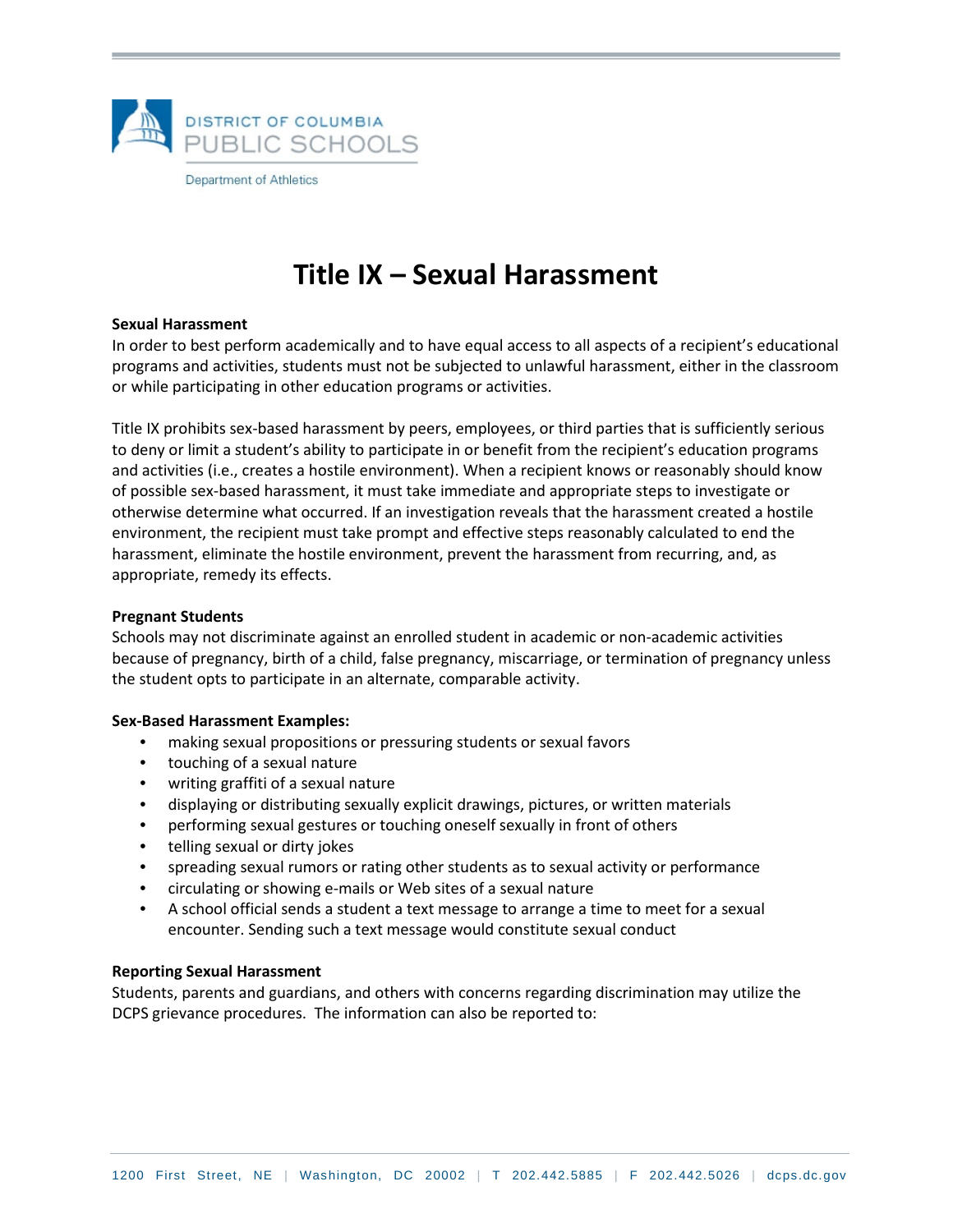

## **DC Public Schools**

DCPS Comprehensive Alternative Resolution & Equity Team (CARE) District of Columbia Public Schools 1200 First Street, NE, 8<sup>th</sup> Floor Washington, DC 20002 (202) 442-5405 [dcps.care@dc.gov](mailto:dcps.care@dc.gov)

#### **DCPS Athletics Department**

Michael Bryant Deputy Director of Athletics Compliance Coordinator/Student Affairs Title IX Coordinator (Athletics) Athletics Department District of Columbia Public Schools 3535 V Street, NE Washington, DC 20018 202.671.2104

#### **Federal Government**

Assistant Secretary for Civil Rights U.S. Department of Education Office for Civil Rights 400 Maryland Avenue, SW Washington, DC 20202-1100 Telephone: 1.800.421.3481 TDD: 877.521.2172 Fax: 202.245.6840 Email: [OCR@ed.gov](mailto:OCR@ed.gov)

Sexual harassment can also be reported in person or in writing (including anonymously) to school personnel. DCPS expects all staff members and volunteers to report incidents sexual harassment or are made aware of to the principal or the principal's designee.

Students who have been victims of sexual harassment are encouraged to report this behavior to the principal or principal's designee. Parents or other adults who are aware of incidents should be encouraged to report this behavior to the principal or principal's designee.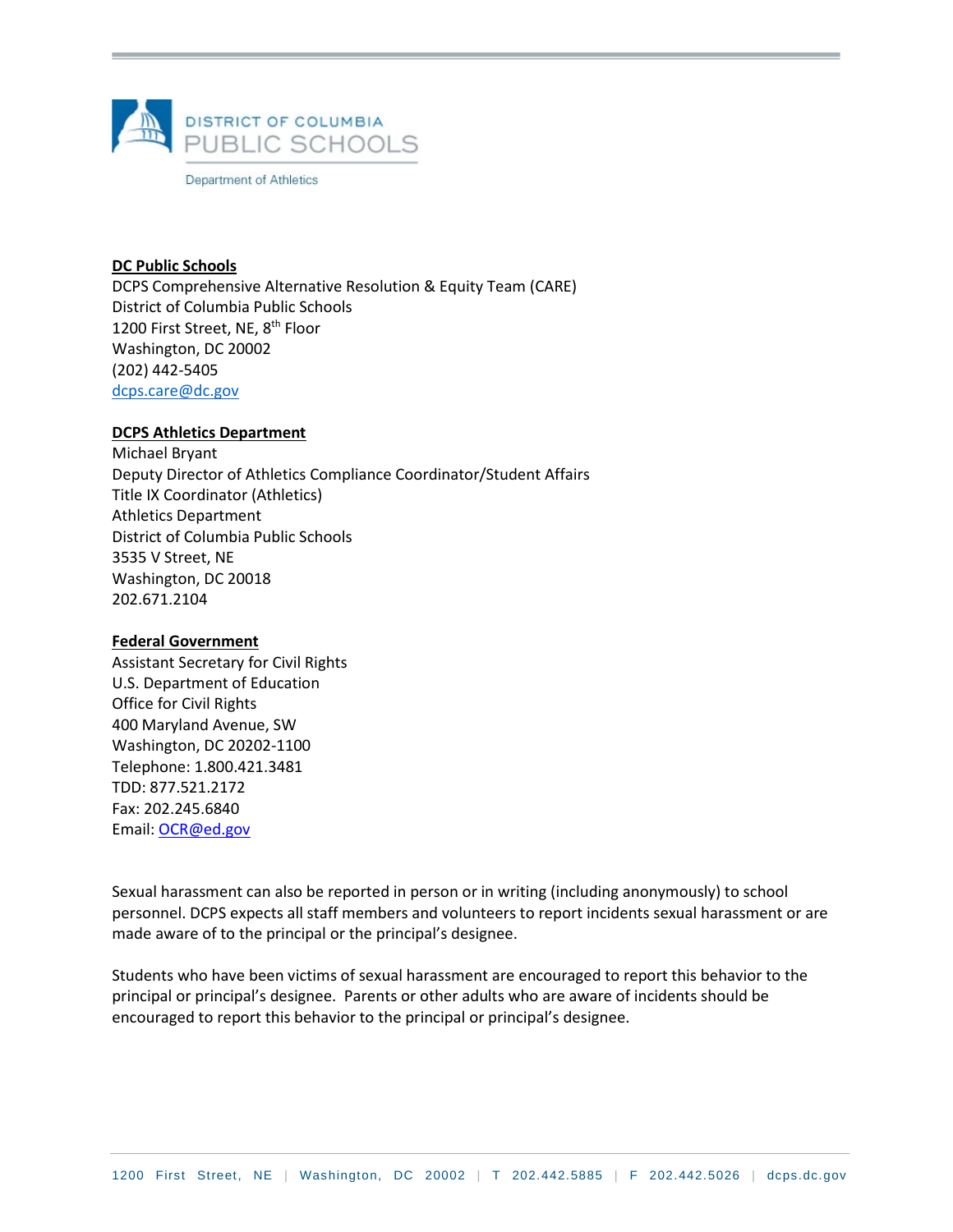

# **Hazing**

## **Hazing Defined**

"Hazing," means committing an act against a student, or coercing a student into committing an act, that creates a substantial risk of harm to a person, in order for the student to be initiated into or affiliated with a student organization, or for any other purpose. The term hazing includes, but is not limited to:

- Any type of physical brutality such as whipping, beating, striking, branding, electronic shocking or placing a harmful substance on the body.
- Any type of physical activity such as sleep deprivation, exposure to weather, confinement in a restricted area, calisthenics or other activity that subjects the student to an unreasonable risk of harm or that adversely affects the mental or physical health or safety of the student.
- Any activity involving the consumption of any alcoholic beverage, drug, tobacco product or any other food, liquid, or substance that subjects the student to an unreasonable risk of harm or that adversely affects the mental or physical health or safety of the student.
- Any activity that intimidates or threatens the student with ostracism, that subjects a student to extreme mental stress, embarrassment, shame or humiliation that adversely affects the mental health or dignity of the student or discourages the student from remaining in school.
- Any activity that causes or requires the student to perform a task that involves violation of state or federal law or of school district policies or regulations.

"Student organization," means a group, club or organization having students as its primary members or participants. It includes grade levels, classes, teams, activities or particular school events. A student organization does not have to be an official school organization to come within the terms of this definition.

#### **Reporting Hazing**

Hazing is reportable in person or in writing (including anonymously) to school personnel. DCPS expects all staff members and volunteers to report incidents of hazing or are made aware of to the principal or the principal's designee.

Students who have been victims of hazing are encouraged to report this behavior to the principal or principal's designee. Parents or other adults who are aware of incidents should be encouraged to report this behavior to the principal or principal's designee.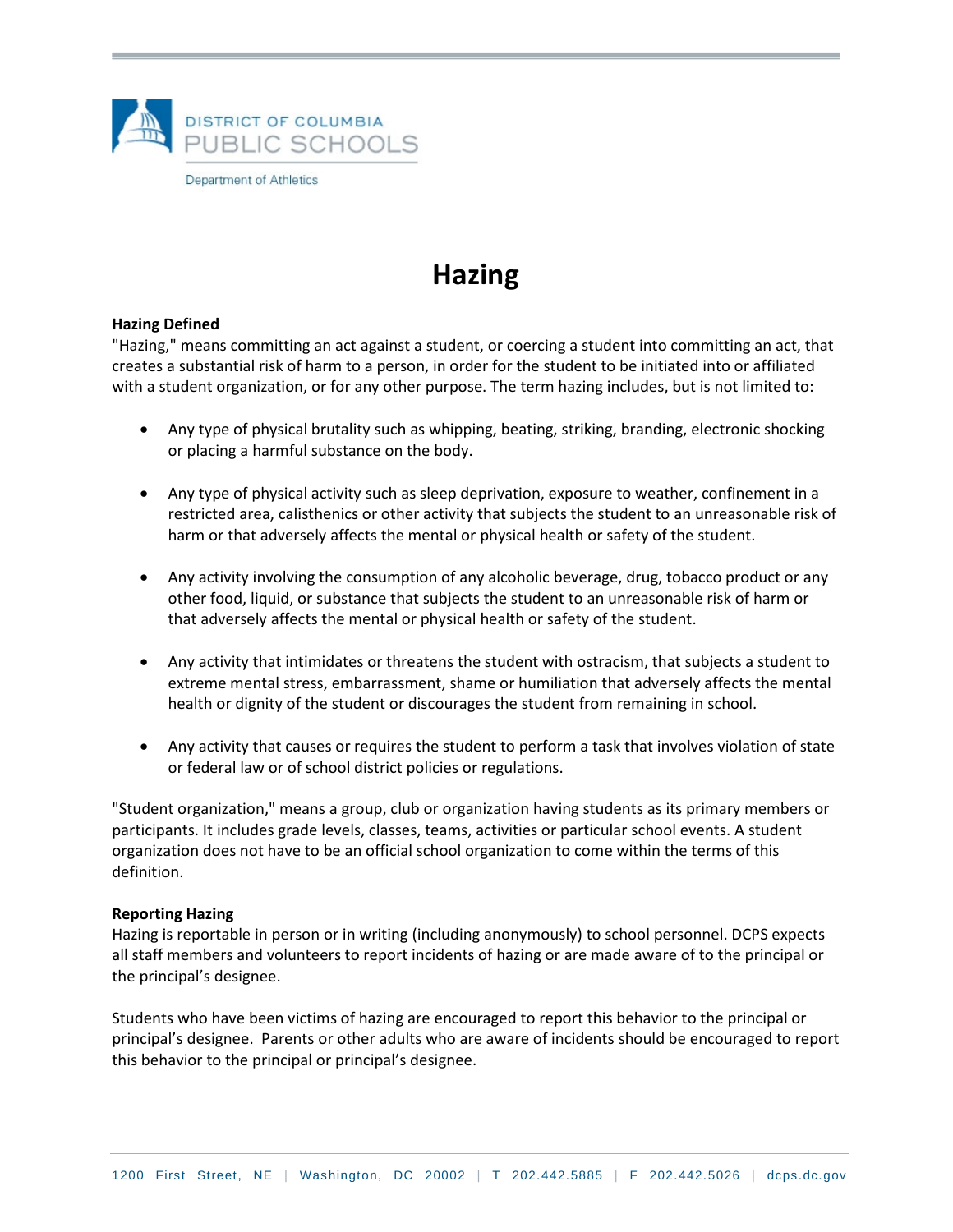

# **Bullying**

## **Bullying Defined**

Any severe, pervasive, or persistent act or conduct, whether physical, electronic or verbal that

- A. May be based on a student's actual or perceived race, color, ethnicity, religion, national origin, sex, age, marital status, personal appearance, sexual orientation, gender identity or expression, intellectual ability, familial status, family responsibilities, matriculation, political affiliation, genetic information, disability, source of income, status as a victim of an intrafamily offense, place of residence or business, or any other distinguishing characteristic, or on a student's association with a person, or group with any person, with one or more of the actual or perceived foregoing characteristics; and
- B. Shall reasonably predicted to:
	- a. Place a student in reasonable fear of physical harm to his or her person or property;
	- b. Cause a substantial detrimental effect on the student's physical or mental health (**HAZING**);
	- c. Substantially interfere with the student's academic performance or attendance;
	- d. Substantially interfere with the student's ability to participate in or benefit from school activities or services; or
	- e. Materially and substantially disrupts the education process or the orderly operation of a school.

## **Reporting Bullying**

Bullying or suspected bullying is reportable in person or in writing (including anonymously) to school personnel. DCPS expects all staff members and volunteers to report incidents of bullying or retaliation they witness or are made aware of to the principal or the principal's designee.

Students who have been bullied or are aware of incidents of bullying should be encouraged to report this behavior to the principal or principal's designee. Parents or other adults who are aware of incidents should be encouraged to report this behavior to the principal or principal's designee. Reports may be made anonymously but disciplinary action by the principal or principal's designee cannot be taken solely on the basis of an anonymous report, though such a report may trigger an investigation.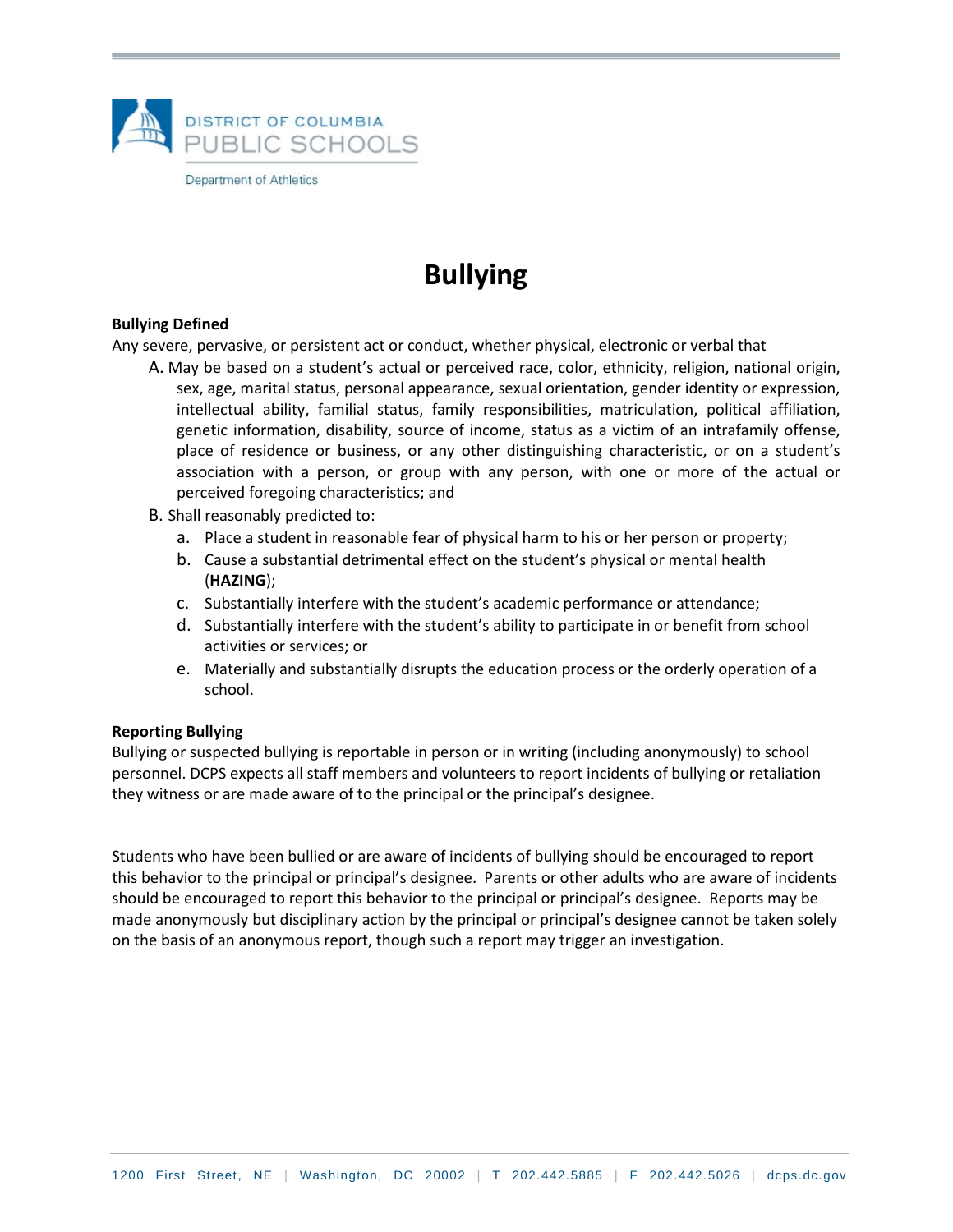

# **Corporal Punishment**

D.C. Public Schools (DCPS) is working to create a positive and affirming climate in every school. As part of DCPS's efforts to achieve this result, every employee of the school system must review the policy on corporal punishment. In light of the seriousness of the subject, you are required to review the Board Rules on corporal punishment very carefully.

Board rules define corporal punishment as "…the use or attempted use of physical force upon or against a student either intentionally or recklessness disregard for the student's safety, as a punishment, or discipline." An employee also commits Corporal Punishment when s/he directs another to use force against a student.

Elements of corporal punishment include:

- Use or attempted use of physical force
- Upon or against a student
- Intentionally or with reckless disregard for the student's safety
- As punishment or discipline

Examples of Corporal Punishment include:

- Pushing
- Grabbing
- Hitting
- Unreasonable restraint

All allegations regarding corporal punishment are investigated by DCPS based on standards stated in the Board of Rules.

Corporal punishment is contradictory to the goal of achieving a positive and nurturing educational environment for the students of DC Public Schools. Corporal punishment, as defined by the Board Rule includes contact such as, to inflict any of these acts on a student. Corporal punishment is expressly prohibited and will not be tolerated. The Chancellor will review any substantiated violation of this rule, and will take appropriate disciplinary action up to and including termination of employment.

It is our shared responsibility to do everything within our power to support students and to help them achieve success. Each student shall have the right to receive respect from teachers, other students, administrators, and other school personnel, and shall not be subject to ridicule, harassment, or any punishment that is demeaning or derogatory.

No student should be subject to corporal punishment.